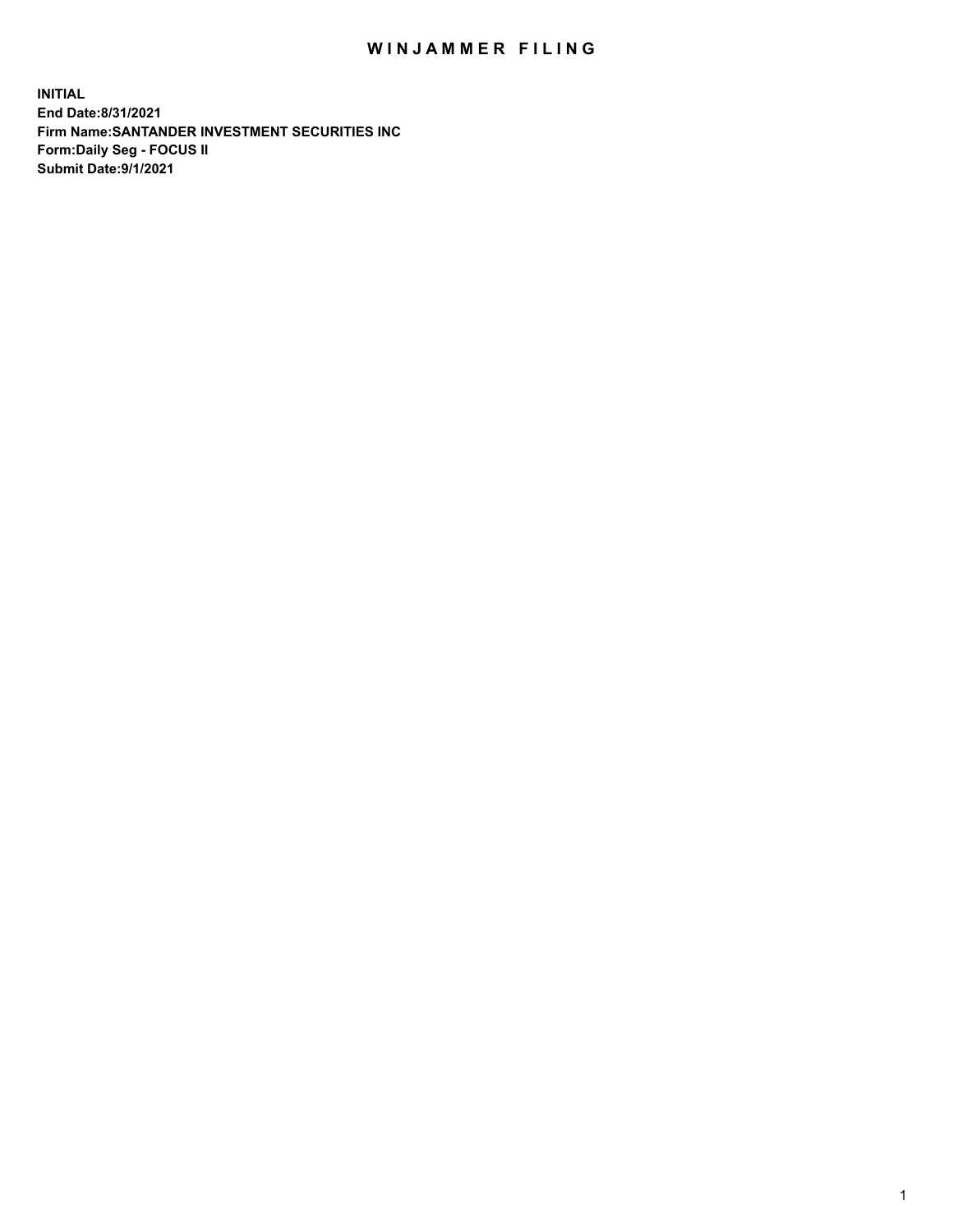**INITIAL End Date:8/31/2021 Firm Name:SANTANDER INVESTMENT SECURITIES INC Form:Daily Seg - FOCUS II Submit Date:9/1/2021 Daily Segregation - Cover Page**

**Name of Company** 

**Contact Name** 

| <b>SANTANDER INVESTMENT</b> |
|-----------------------------|
| <b>SECURITIES INC</b>       |
| <b>Richard Ro</b>           |

| Contact Phone Number                                                                                                                                                          | (212) 350-3662          |
|-------------------------------------------------------------------------------------------------------------------------------------------------------------------------------|-------------------------|
| <b>Contact Email Address</b>                                                                                                                                                  | richard.ro@santander.us |
| FCM's Customer Segregated Funds Residual Interest Target (choose one):<br>a. Minimum dollar amount: ; or<br>b. Minimum percentage of customer segregated funds required:%; or | 70,000,000<br>0         |

c. Dollar amount range between:and; or **0 0** d. Percentage range of customer segregated funds required between:% and%. **0 0**

| FCM's Customer Secured Amount Funds Residual Interest Target (choose one):<br>a. Minimum dollar amount: ; or<br>b. Minimum percentage of customer secured funds required:%; or<br>c. Dollar amount range between: and; or<br>d. Percentage range of customer secured funds required between: % and %. | <u>0</u><br>$\overline{\mathbf{0}}$<br>00<br>00 |
|-------------------------------------------------------------------------------------------------------------------------------------------------------------------------------------------------------------------------------------------------------------------------------------------------------|-------------------------------------------------|
| FCM's Cleared Swaps Customer Collateral Residual Interest Target (choose one):<br>a. Minimum dollar amount: ; or                                                                                                                                                                                      |                                                 |
| b. Minimum percentage of cleared swaps customer collateral required:% ; or                                                                                                                                                                                                                            | <u>0</u><br>$\overline{\mathbf{0}}$             |
| c. Dollar amount range between: and; or<br>d. Percentage range of cleared swaps customer collateral required between:% and%.                                                                                                                                                                          | 00                                              |
|                                                                                                                                                                                                                                                                                                       | 00                                              |

Attach supporting documents CH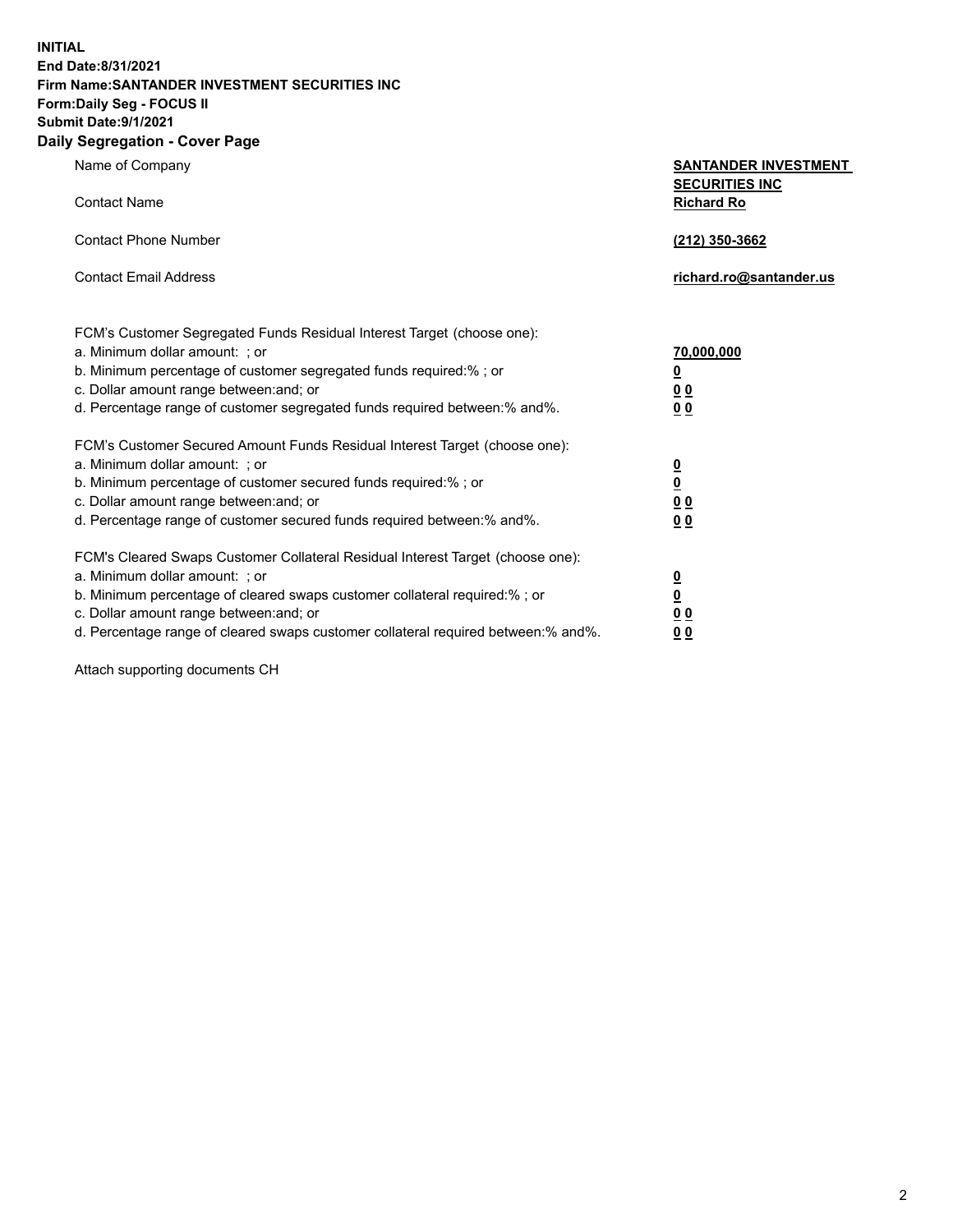## **INITIAL End Date:8/31/2021 Firm Name:SANTANDER INVESTMENT SECURITIES INC Form:Daily Seg - FOCUS II Submit Date:9/1/2021 Daily Segregation - Secured Amounts** Foreign Futures and Foreign Options Secured Amounts

| $0$ [7305]                                                                                                                                                                                    |
|-----------------------------------------------------------------------------------------------------------------------------------------------------------------------------------------------|
|                                                                                                                                                                                               |
| Net ledger balance - Foreign Futures and Foreign Option Trading - All Customers                                                                                                               |
| $0$ [7315]                                                                                                                                                                                    |
| $0$ [7317]                                                                                                                                                                                    |
| Net unrealized profit (loss) in open futures contracts traded on a foreign board of trade<br>$0$ [7325]                                                                                       |
|                                                                                                                                                                                               |
| a. Market value of open option contracts purchased on a foreign board of trade<br>$0$ [7335]                                                                                                  |
| $0$ [7337]                                                                                                                                                                                    |
| $0$ [7345]                                                                                                                                                                                    |
| Account liquidating to a deficit and account with a debit balances - gross amount<br>$0$ [7351]                                                                                               |
| 0 [7352] 0 [7354]                                                                                                                                                                             |
| Amount required to be set aside as the secured amount - Net Liquidating Equity<br>$0$ [7355]                                                                                                  |
|                                                                                                                                                                                               |
| Greater of amount required to be set aside pursuant to foreign jurisdiction (above) or line<br>$0$ [7360]                                                                                     |
|                                                                                                                                                                                               |
|                                                                                                                                                                                               |
|                                                                                                                                                                                               |
| $0$ [7500]                                                                                                                                                                                    |
| 0 [7520] 0 [7530]                                                                                                                                                                             |
|                                                                                                                                                                                               |
| $0$ [7540]                                                                                                                                                                                    |
| 0 [7560] 0 [7570]                                                                                                                                                                             |
|                                                                                                                                                                                               |
| $0$ [7580]                                                                                                                                                                                    |
| $0$ [7590]                                                                                                                                                                                    |
| $0$ [7600]                                                                                                                                                                                    |
|                                                                                                                                                                                               |
| $0$ [7610]                                                                                                                                                                                    |
| 0 [7615] 0 [7620]                                                                                                                                                                             |
|                                                                                                                                                                                               |
| $0$ [7640]                                                                                                                                                                                    |
| $0$ [7650]                                                                                                                                                                                    |
| $0$ [7660]                                                                                                                                                                                    |
| $0$ [7670]                                                                                                                                                                                    |
| 0 [7675] 0 [7680]                                                                                                                                                                             |
|                                                                                                                                                                                               |
| $0$ [7700]                                                                                                                                                                                    |
| $0$ [7710]                                                                                                                                                                                    |
| $0$ [7720]                                                                                                                                                                                    |
| $0$ [7730]                                                                                                                                                                                    |
| 0 [7735] 0 [7740]                                                                                                                                                                             |
| $0$ [7760]                                                                                                                                                                                    |
|                                                                                                                                                                                               |
| $0$ [7765]                                                                                                                                                                                    |
| $0$ [7770]                                                                                                                                                                                    |
| Excess (deficiency) Set Aside for Secured Amount (subtract line 7 Secured Statement<br>$0$ [7380]                                                                                             |
|                                                                                                                                                                                               |
| Management Target Amount for Excess funds in separate section 30.7 accounts<br>$0$ [7780]<br>Excess (deficiency) funds in separate 30.7 accounts over (under) Management Target<br>$0$ [7785] |
|                                                                                                                                                                                               |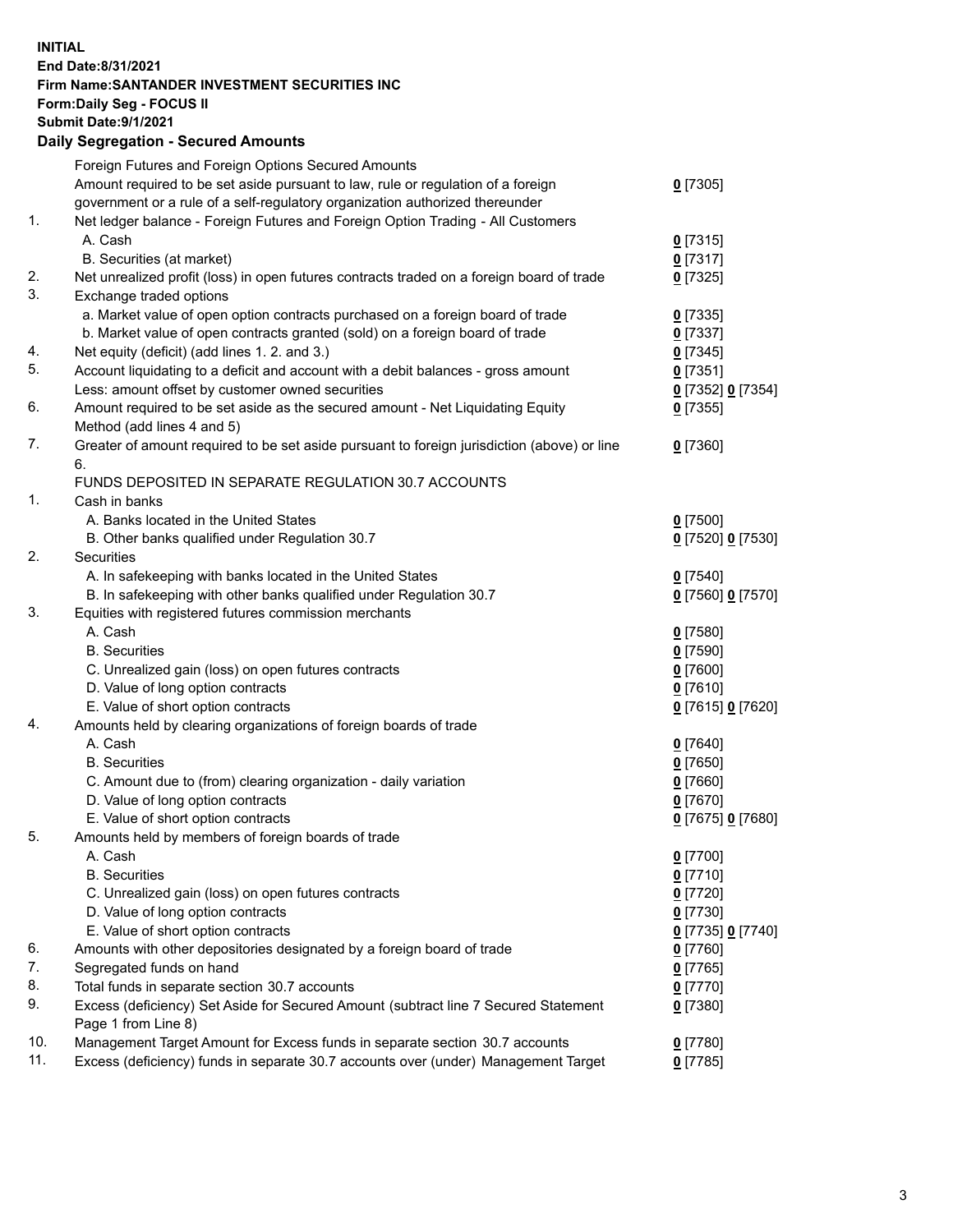| <b>INITIAL</b> |                                                                                     |                      |
|----------------|-------------------------------------------------------------------------------------|----------------------|
|                | End Date:8/31/2021                                                                  |                      |
|                | Firm Name: SANTANDER INVESTMENT SECURITIES INC                                      |                      |
|                | Form: Daily Seg - FOCUS II                                                          |                      |
|                | Submit Date: 9/1/2021                                                               |                      |
|                | Daily Segregation - Segregation Statement                                           |                      |
|                | SEGREGATION REQUIREMENTS(Section 4d(2) of the CEAct)                                |                      |
| 1.             | Net ledger balance                                                                  |                      |
|                | A. Cash                                                                             | 1,994,848,496 [7010] |
|                | B. Securities (at market)                                                           | $0$ [7020]           |
| 2.             | Net unrealized profit (loss) in open futures contracts traded on a contract market  | 91,104,098 [7030]    |
| 3.             | Exchange traded options                                                             |                      |
|                | A. Add market value of open option contracts purchased on a contract market         | 28,722,805 [7032]    |
|                | B. Deduct market value of open option contracts granted (sold) on a contract market | 46,958,911 [7033]    |
| 4.             | Net equity (deficit) (add lines 1, 2 and 3)                                         | 2,067,716,488 [7040] |
| 5.             | Accounts liquidating to a deficit and accounts with                                 |                      |
|                | debit balances - gross amount                                                       | $0$ [7045]           |
|                | Less: amount offset by customer securities                                          | 0 [7047] 0 [7050]    |
| 6.             | Amount required to be segregated (add lines 4 and 5)                                | 2,067,716,488 [7060] |
|                | FUNDS IN SEGREGATED ACCOUNTS                                                        |                      |
| 7.             | Deposited in segregated funds bank accounts                                         |                      |
|                | A. Cash                                                                             | 256,558,889 [7070]   |
|                | B. Securities representing investments of customers' funds (at market)              | $0$ [7080]           |
|                | C. Securities held for particular customers or option customers in lieu of cash (at | $0$ [7090]           |
|                | market)                                                                             |                      |
| 8.             | Margins on deposit with derivatives clearing organizations of contract markets      |                      |
|                | A. Cash                                                                             | 1,904,169,444 [7100] |
|                | B. Securities representing investments of customers' funds (at market)              | $0$ [7110]           |
|                | C. Securities held for particular customers or option customers in lieu of cash (at | $0$ [7120]           |
|                | market)                                                                             |                      |
| 9.             | Net settlement from (to) derivatives clearing organizations of contract markets     | -3,107,959 [7130]    |
| 10.            | Exchange traded options                                                             |                      |
|                | A. Value of open long option contracts                                              | 28,722,805 [7132]    |
|                | B. Value of open short option contracts                                             | 46,958,911 [7133]    |
| 11.            | Net equities with other FCMs                                                        |                      |
|                | A. Net liquidating equity                                                           | $0$ [7140]           |
|                | B. Securities representing investments of customers' funds (at market)              | $0$ [7160]           |
|                | C. Securities held for particular customers or option customers in lieu of cash (at | $0$ [7170]           |
|                | market)                                                                             |                      |
| 12.            | Segregated funds on hand                                                            | $0$ [7150]           |
| 13.            | Total amount in segregation (add lines 7 through 12)                                | 2,139,384,268 [7180] |
| 14.            | Excess (deficiency) funds in segregation (subtract line 6 from line 13)             | 71,667,780 [7190]    |
| 15.            | Management Target Amount for Excess funds in segregation                            | 70,000,000 [7194]    |
| 16.            | Excess (deficiency) funds in segregation over (under) Management Target Amount      | 1,667,780 [7198]     |
|                | <b>Excess</b>                                                                       |                      |